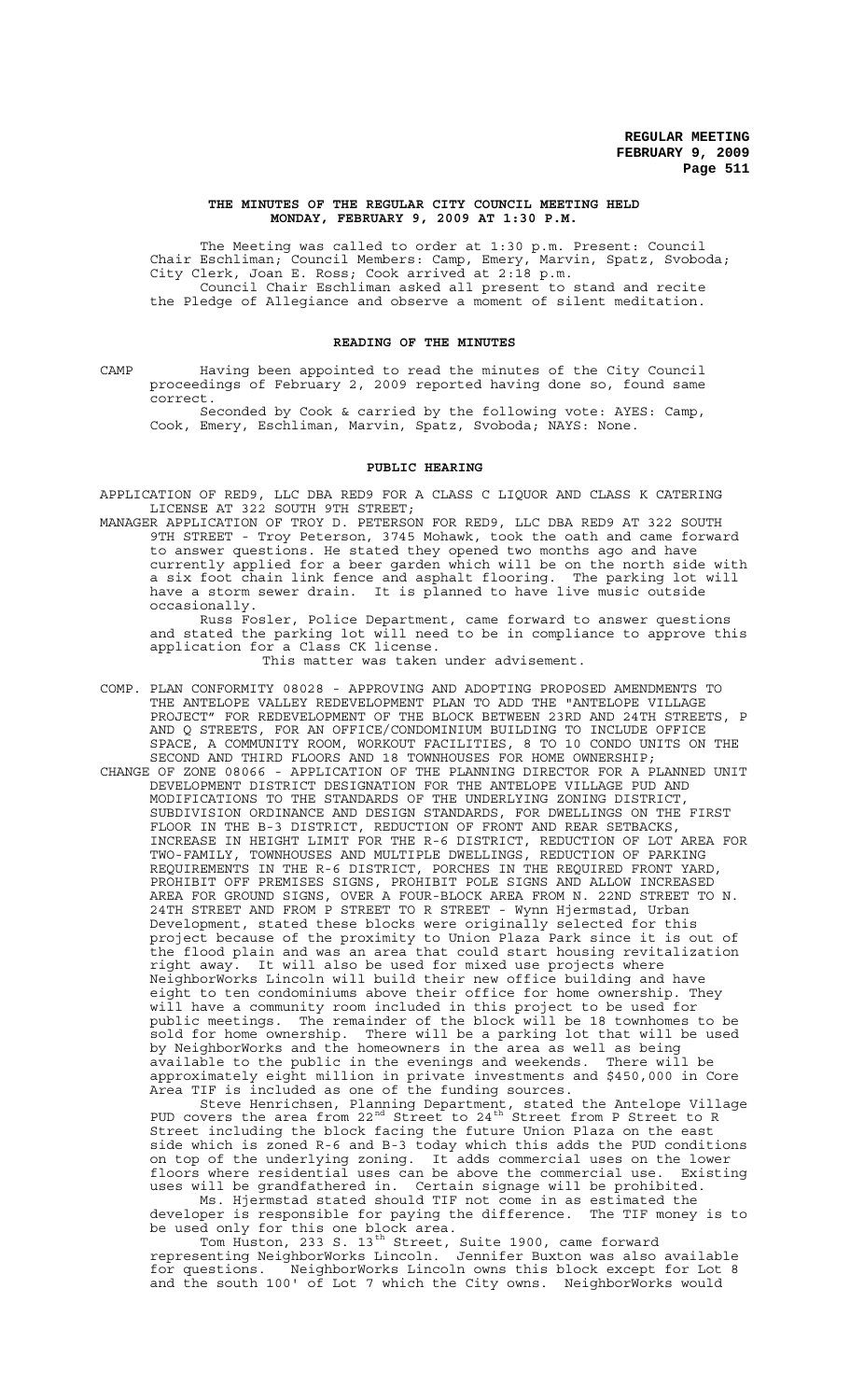like to purchase the city property which will be negotiated in the redevelopment agreement. It will not be possible to build this project without the approval of this PUD. The TIF policy in the City of Lincoln is in accordance with requirements of Nebraska Community Development law. Federal funding is not mostly being used as revenue for the developers to secure bonds. They have to work through the private financial sector construction lender with the repayment coming from the sale of the units which will be paying real estate taxes on an annual basis which then will be used to retire the TIF indebtedness.

David Landis, Director of Urban Development, stated the assessed value in Lincoln is under 2% of TIF that has to be used in a blighted area. Lincoln has used about 12% at this time.

Peggy Struwe, 530 N. 25<sup>th</sup> Street, President of the Hartley Neighborhood Assn. and a long-term officer and board member of the North 27<sup>th</sup> Street Business and Civic Organization and owner of the Hawley Bed & Breakfast, came forward in favor of the Neighborworks project. Ed Patterson, 700 N. 24<sup>th</sup> Street, came forward in favor as a proponent of mixed use.

This matter was taken under advisement.

- COMP. PLAN CONFORMITY 08026 APPROVING AND ADOPTING A PROPOSED AMENDMENT TO THE NORTH 27TH STREET CORRIDOR AND ENVIRONS REDEVELOPMENT PLAN TO ADD THE "LITTLE SAIGON COMMERCIAL DEVELOPMENT PROJECT" FOR AN APPROXIMATELY 8,400 SQ. FT. COMMERCIAL/RETAIL BUILDING, ON PROPERTY GENERALLY LOCATED AT NORTH 26TH STREET AND W STREET;
- CHANGE OF ZONE 08067 APPLICATION OF THE URBAN DEVELOPMENT DEPARTMENT FOR A CHANGE OF ZONE FROM I-1 INDUSTRIAL DISTRICT AND R-6 RESIDENTIAL DISTRICT TO B-3 COMMERCIAL DISTRICT ON PROPERTY OWNED BY T. NGUYEN HUNG, GENERALLY LOCATED BETWEEN N. 26TH STREET AND N. 27TH ST., NORTH OF W STREET - Ernie Castillo, Urban Development, came forward to state the owners at 940 N. 26<sup>th</sup> Street plan to build an 8400 sq. ft. building with 3200 sq. ft. of the building being a restaurant and offering five bays for lease. They already have leased to a Chinese bakery, nail salon and a hair salon. Total rehabilitation of their existing building will complement the new building being constructed. There have been meetings with the Clinton and Hartley neighborhoods and will be with the Hartley neighborhood the third week of February.

Casey Conrad, 1012 N. 27<sup>th</sup> Street, current president of the North 27<sup>th</sup> Street Business and Civic Association and owner of Hartland Optical came forward in favor of this project.

This matter was taken under advisement.

COMP. PLAN CONFORMITY 08027 - APPROVING AND ADOPTING A PROPOSED AMENDMENT TO THE NORTH 27TH STREET CORRIDOR AND ENVIRONS REDEVELOPMENT PLAN TO ADD THE "MATT TALBOT KITCHEN AND OUTREACH PROJECT" TO RENOVATE THE EXISTING CARNEGIE LIBRARY AND CONSTRUCT AN ADDITIONAL APPROXIMATELY 9,000 SQUARE FOOT BUILDING AND RELATED PARKING GENERALLY LOCATED AT 2121 N. 27TH STREET - Dave Landis, Director of Urban Development, stated this project is under a quick time line because of the development of the Assurity Insurance Company. The values to achieve are to rehabilitate the Carnegie Library and replace the existing building that houses Matt Talbot Kitchen and St. Vincent DePauly with an attractive building for Assurity Insurance which will increase the tax base at that location. This will be a suitable home for an important social service which is close to it's clientele, on a bus route, self-contained parking, relatively remote and will allow recovery of \$344,000 of value for the City. \$400,000 will be used from the North 27<sup>th</sup> Street Redevelopment TIF project. The Carnegie Library land was initially funded by the Federal government, therefore when the land is sold they will need to be repaid at the current appraised value which is \$185,000.

Tony Ojeda, 7101 S. 82<sup>nd</sup> Street, Member of Board of Directors of Matt Talbot Kitchen and Outreach, stated this site was selected over several other locations considered. The majority of clients served live in the 68503 neighborhood which is important to the location selected.

Tammy Daniels, 1343 N. 22<sup>nd</sup> Street, came forward as a former client who used the Matt Talbot resources offered and is in favor of the move.

Robert Johnson, 1609 N. 23 $^{rd}$  Street, stated he has lived in Lincoln for three years and has used the services of Matt Talbot. He is in favor of the move.

Jeff Chambers, Project Director at the University of Nebraska Lincoln Center on Children, Families and the Law, came forward to provide information from data taken from the Lincoln Community Services Management Information System. The greatest percentage of the persons who used the services in 2008 were in the 68503 area.

Topher Hansen, Executive Director of Centerpointe, 2633 P Street. He is also a member of the Board of Directors of the North 27<sup>th</sup> Street Business and Civic Organization and came in support of the Matt Talbot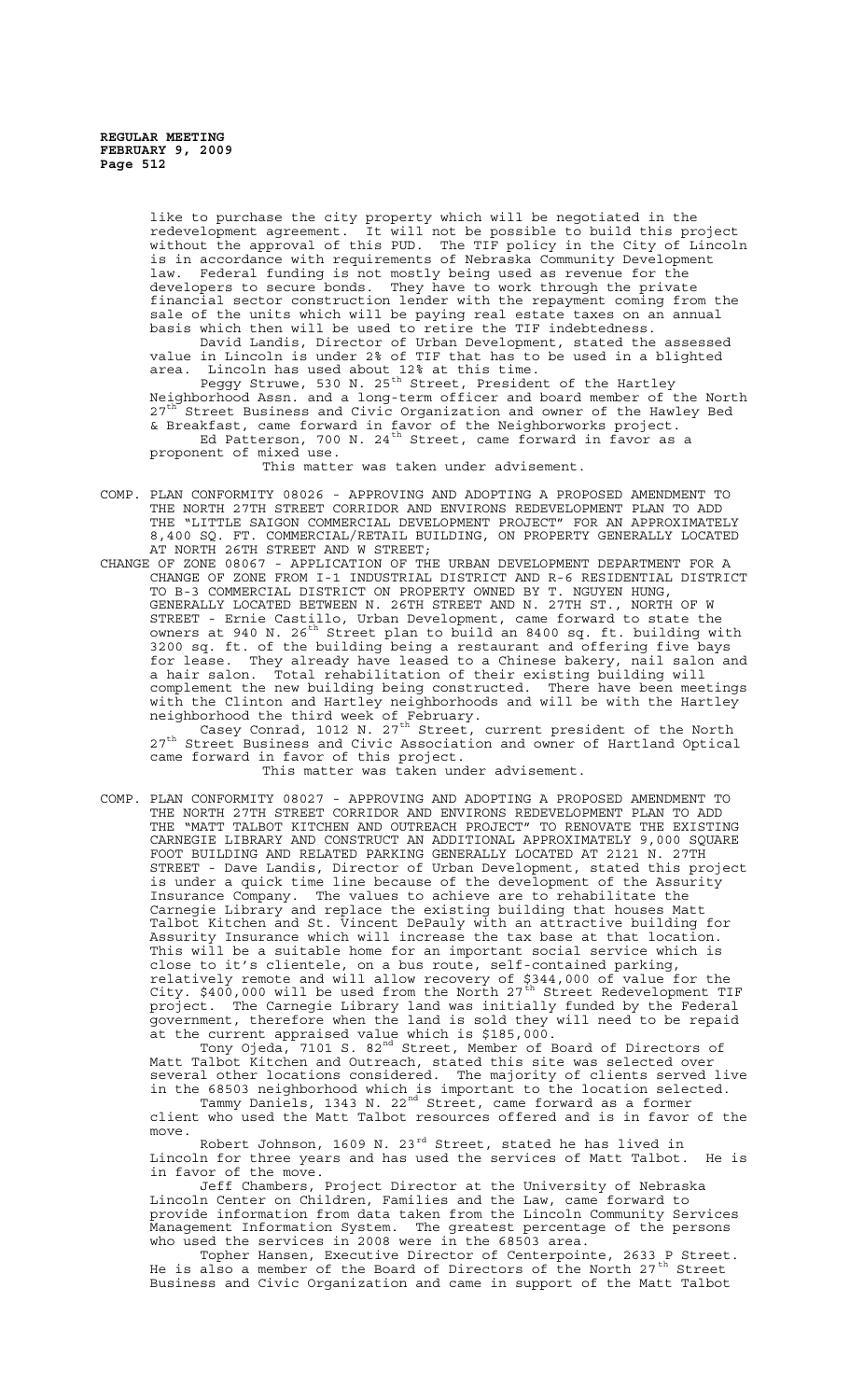move. He believes the organizational structure, the programming developed and the loyalty of over 800 volunteers and consumers speak highly of the organization which will make this a success.

Scott Young, Food Bank of Lincoln and President of the Human Services Federation, came forward to comment on the high credibility of Matt Talbot Kitchen and Outreach which will be a real asset to the neighborhood. He is in favor of this move.

Mary Jo Bousek, 2001 S. 24 $^{\text{th}}$  Street, stated she has been a volunteer at Matt Talbot Kitchen & Outreach for 16 years and is in favor of the move.

Lori Wilson, 839 Elmwood, Staff Attorney with Legal Aide in Nebraska and Chair of the Homeless Coalition for Lincoln Lancaster County, came forward in favor of the move.

Clarice Mackey, Director of Services at the Salvation Army, 2625 Potter Street, stated they work in collaboration with Matt Talbot and is in support of the move.

Bobbie Jones, 236 S. 27<sup>th</sup> Street, stated she has benefitted from Matt Talbot's service and was in support of their move.

Casey Conrad,1012 N. 27<sup>th</sup> Street, President of the North 27 Business & Civic Organization, came forward to state the Board of Directors has voted to endorse this project.

Curt Donaldson, 2860 R Street, Vice President of the North 27<sup>th</sup> Street Business and Civic Association, came forward in support of using TIF funding for the move of Matt Talbot.

Rick Carter, 3135 S. 25<sup>th</sup> Street, Executive Director of Human Services Federation, stated he works with 125 non-profit agencies and Matt Talbot is one of the best in showing compassion. He is in favor of the move.

Susanne Blue, 3135 S. 25<sup>th</sup> Street, Director of Matt Talbot Kitchen and Outreach, asked for the consideration of thinking of Matt Talbot as a center of hope and recovery, a place where goodness is common. There are five off-duty police officers who rotate weekend coverage. She is in hopes this amendment will be approved.

#### **TOOK BREAK 3:29 P.M. RECONVENED 3:40 P.M.**

Maurice Baker, 3259 Starr Street, came forward in opposition to moving Matt Talbot to 2121 N. 27<sup>th</sup> Street considered to be a front door to the neighborhood.

Ed Patterson, 700 N. 24<sup>th</sup> Street, came forward in opposition of the Matt Talbot proposed location.

Marilyn Hutchinson, 3249 Holdrege, resident of Clinton Neighborhood, came forward to state she does not feel this area will best serve the Matt Talbot clientele and is in opposition to Matt Talbot moving to her neighborhood.

Cecilia Lawson, 3260 Potter Street, resident of Clinton neighborhood and past president of the Clinton Neighborhood Assn. in 1992 when the Carnegie Library was moved. She is in opposition of using the library for Matt Talbot Kitchen and Outreach and for moving to her neighborhood.

Mike Morosin, 1500 N. 15<sup>th</sup> St., came forward to express his opinion of this move.

Mr. Landis stated there has been some resources collected over time in the North 27<sup>th</sup> area which will be used to pay back TIF. Mr. Ojeda came forward for rebuttal.

This matter was taken under advisement.

#### **\*\* END OF PUBLIC HEARING \*\***

## **COUNCIL ACTION**

#### **REPORTS OF CITY OFFICERS**

CLERK'S LETTER AND MAYOR'S APPROVAL OF RESOLUTIONS AND ORDINANCES PASSED BY COUNCIL ON JANUARY 26, 2009 - CLERK presented said report which was placed on file in the Office of the City Clerk.

APPROVING THE DISTRIBUTION OF FUNDS REPRESENTING INTEREST EARNINGS ON SHORT-TERM INVESTMENTS OF IDLE FUNDS DURING THE MONTH ENDED DECEMBER 31,

2008 - CLERK read the following resolution, introduced by Jonathan Cook, who moved its adoption:

A-85217 BE IT RESOLVED by the City Council of the City of Lincoln, Nebraska: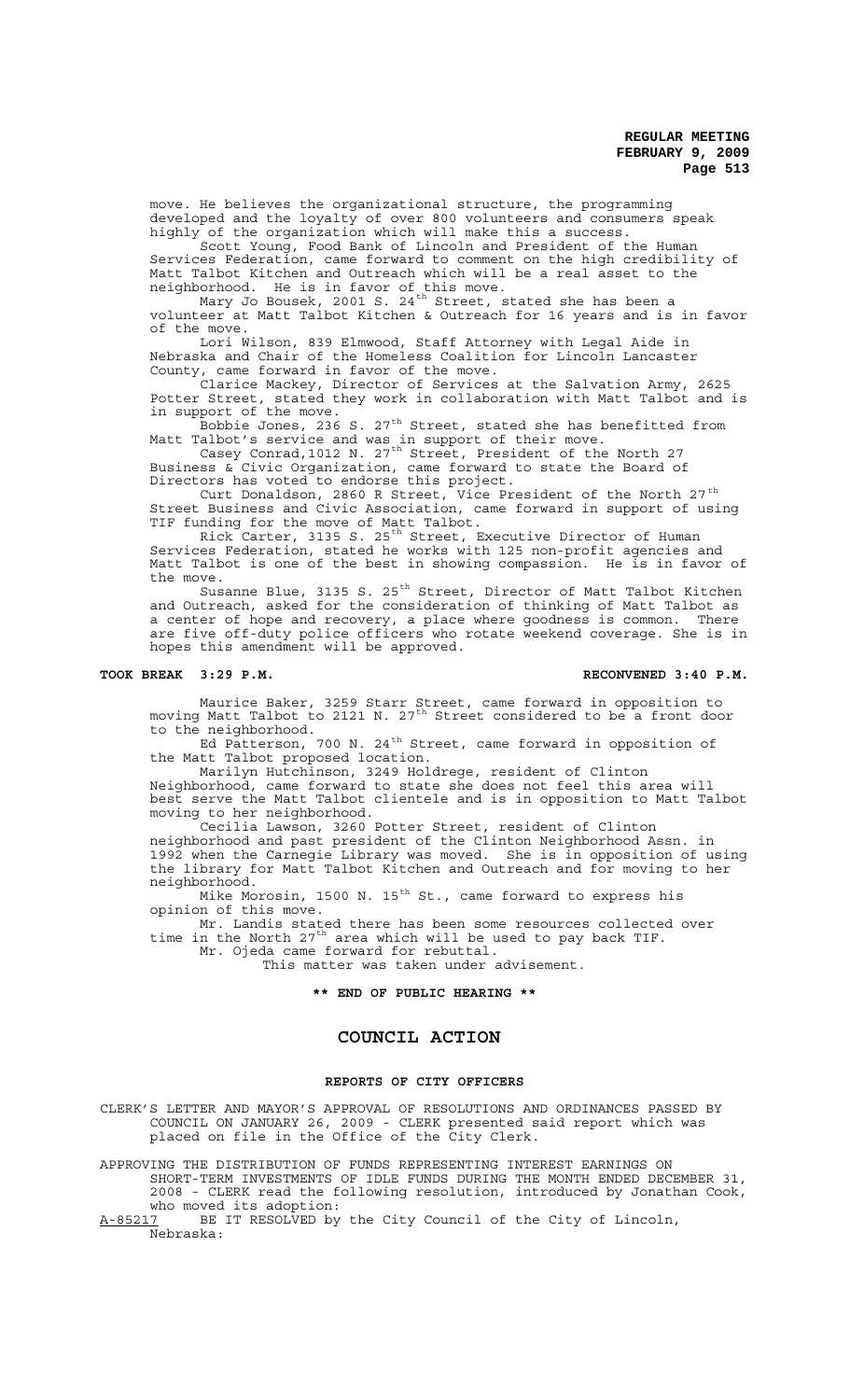That during the month ended December 31, 2009, \$1,000,642.57 was earned from the investments of "IDLE FUNDS". The same is hereby distributed to the various funds on a pro-rata basis using the balance of each fund and allocating a portion of the interest on the ratio that such balance bears to the total of all fund balances.

Introduced by Jonathan Cook Seconded by Emery & carried by the following vote: AYES: Camp, Cook, Emery, Eschliman, Marvin, Spatz, Svoboda; NAYS: None.

 REPORT FROM CITY TREASURER OF TELECOMMUNICATION OCCUPATION TAX FOR THE MONTH OF OCTOBER 2008: NEBRASKA TECHNOLOGY & TELECOMM.; OCTOBER - DECEMBER 2008: AMERIVISION, INETWORKS GROUP, DIGIZIE.COM, THE SIENNA GROUP, ENHANCED, NECC, ASSOCIATION ADMINISTRATORS, T- MOBILE CENTRAL, OPEX, WINDSTREAM, COMTECH 21; NOVEMBER 2008: QWEST, GRANITE, TWC DIGITAL PHONE, NEW CINGULAR WIRELESS, USCOC OF GREATER IOWA, AT&T COMM. OF MIDWEST, CRICKET, WINDSTREAM NEBRASKA, WINDSTREAM SYSTEMS OF THE MIDWEST, NEBRASKA TECHNOLOGY & TELECOMM., AT&T COMM. OF MIDWEST, GRANITE, LEVEL 3, UCN, CIMCO, KDDI AMERICA, VERIZON SELECT SERVICES, MCLEODUSA, QWEST, TRANS NATIONAL COMM. INT'L, BROADBAND DYNAMICS, CINCINNATI BELL, ONSTAR, BROADWING, GLOBAL CROSSING, WORKING ASSETS, USCOC OF NE/KS, PRIMUS, TCG OMAHA, VIRGIN MOBILE USA, VERIZON LONG DISTANCE, GRANITE, TELECORP, ACN, VOICECOM, ATI, TRACFONE WIRELESS, NEW EDGE NETWORKS, XO COMM., EARTHLINK, GLOBALSTAR USA, INTELLICALL OPERATOR SERVICES, BUSINESS PROD. SOLUTIONS, QUANTUM SHIFT, IBM GLOBAL, TON SERVICES; DECEMBER 2008: ACCESS2GO, AT&T COMM. OF MIDWEST, TWC DIGITAL PHONE, NEXTEL WEST, BUDGET PREPAY, UNITE PRIVATE NETWORKS, ATS MOBILE, 360NETWORKS, GLOBALCOM, FIRST COMM., SBC LONG DISTANCE, COVISTA, WHOLESALE CARRIER, NOS, BUSINESS TELECOM, ENHANCED COMM. NETWORK, ZONE, 800 RESPONSE INFORMATION, BT AMERICAS, TRI-M, GTC, LIGHTYEAR NETWORK, TALK AMERICA, NEXTEL, MCI, SPRINT, SPRINT SPECTRUM, D&D, ALLTEL, ALLTEL COMM.OF NE, BUDGET PREPAY, COMTEL TELCOM ASSETS, AT&T COMM. OF MIDWEST, ACN, 8X8, LEVEL 3, QWEST - CLERK presented said report which was placed on file in the Office of the City Clerk.

#### **PETITIONS & COMMUNICATIONS**

SETTING THE HEARING DATE OF MONDAY, FEBRUARY 23, 2009 AT 5:30 P.M. FOR APPLICATION OF WIYUAL RUACH DBA JOHNNY DISCO FOR A CLASS I LIQUOR LICENSE LOCATED AT 5800 CORNHUSKER HWY - CLERK read the following resolution, introduced by Jonathan Cook, who moved its adoption: A-85218 BE IT RESOLVED by the City Council, of the City of Lincoln, that a hearing date is hereby set for Monday, February 23, 2009 at 5:30 p.m. or as soon thereafter as possible in the City Council Chambers, County-City Building, 555 S. 10<sup>th</sup> St., Lincoln, NE, for Application of Wiyual Ruach dba Johnny Disco for a Class I liquor license located at 5800 Cornhusker Hwy., Bldg. 1, Ste. 10 & 11.

If the Police Dept. is unable to complete the investigation by said time, a new hearing date will be set.

Introduced by Jonathan Cook Seconded by Emery & carried by the following vote: AYES: Camp, Cook, Emery, Eschliman, Marvin, Spatz, Svoboda; NAYS: None.

SETTING THE HEARING DATE OF MONDAY, FEBRUARY 23, 2009 AT 5:30 P.M. FOR APPLICATION OF EL PLANATAR INC. DBA LA TAPATILLA FOR A CLASS C LIQUOR LICENSE LOCATED AT 1037 L STREET - CLERK read the following resolution, introduced by Jonathan Cook, who moved its adoption:

A-85219 BE IT RESOLVED by the City Council, of the City of Lincoln, that a hearing date is hereby set for Monday, February 23, 2009 at 5:30 p.m. or as soon thereafter as possible in the City Council Chambers, County-City Building, 555 S. 10<sup>th</sup> St., Lincoln, NE, for Application of El Planatar, Inc. Dba La Tapatilla for a Class C liquor license located at 1037 L Street.

If the Police Dept. is unable to complete the investigation by said time, a new hearing date will be set.

Introduced by Jonathan Cook Seconded by Emery & carried by the following vote: AYES: Camp, Cook, Emery, Eschliman, Marvin, Spatz, Svoboda; NAYS: None.

SETTING THE HEARING DATE OF MONDAY, FEBRUARY 23, 2009 AT 5:30 P.M. FOR APPLICATION OF GJJRB LLC DBA THE SPIGOT LOUNGE FOR A CLASS C LIQUOR LICENSE LOCATED AT 1624 O STREET- CLERK read the following resolution, introduced by Jonathan Cook, who moved its adoption:<br>A-85220 BE IT RESOLVED by the City Council, of the City

A-85220 BE IT RESOLVED by the City Council, of the City of Lincoln, that a hearing date is hereby set for Monday, February 23, 2009 at 5:30 p.m. or as soon thereafter as possible in the City Council Chambers, County-City Building, 555 S. 10<sup>th</sup> St., Lincoln, NE, for Application of GJJRB LLC dba The Spigot Lounge for a Class C liquor license located at 1624 O Street.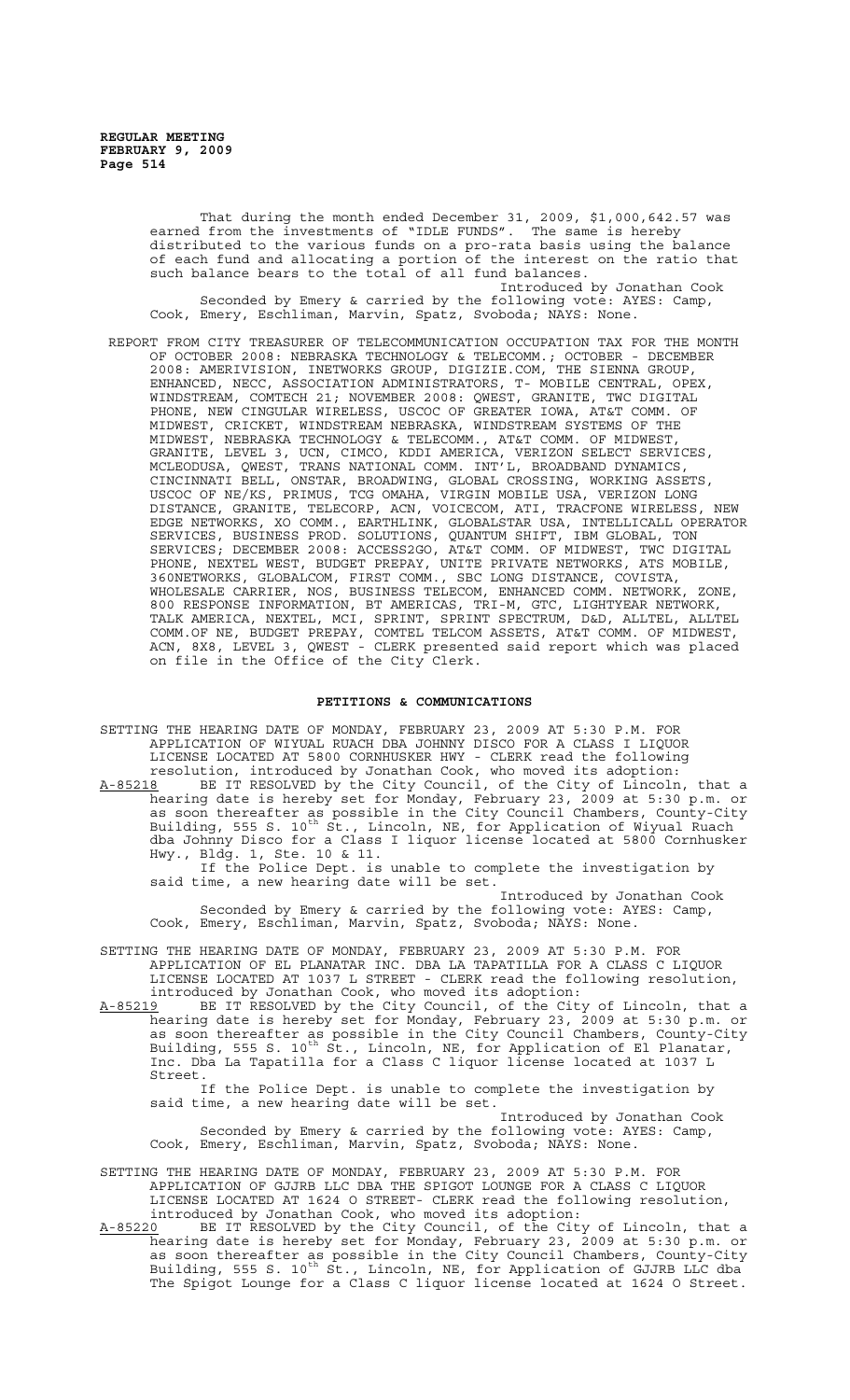If the Police Dept. is unable to complete the investigation by said time, a new hearing date will be set. Introduced by Jonathan Cook

Seconded by Emery & carried by the following vote: AYES: Camp, Cook, Emery, Eschliman, Marvin, Spatz, Svoboda; NAYS: None.

## **MISCELLANEOUS REFERRALS - NONE**

#### **LIQUOR RESOLUTIONS**

APPLICATION OF RED9, LLC DBA RED9 FOR A CLASS C LIQUOR AND CLASS K CATERING LICENSE AT 322 SOUTH 9TH STREET - CLERK read the following resolution, introduced by Jon Camp, who moved its adoption for approval:

A-85221 BE IT RESOLVED by the City Council of the City of Lincoln, Nebraska:

That after hearing duly had as required by law, consideration of the facts of this application, the Nebraska Liquor Control Act, and the pertinent City ordinances, the City Council recommends that the application of red9, LLC dba red9 for a Class "C/K" liquor and catering license at 322 South 9<sup>th</sup> Street, Lincoln, Nebraska, for the license period ending October 31, 2009, be approved with the condition that the premise complies in every respect with all city and state regulations and that specifically, the applicant cease use of the premise as a parking lot until premise is brought into compliance. The City Clerk is directed to transmit a copy of this resolution to the Nebraska Liquor Control Commission.

Introduced by Jon Camp Seconded by Emery & carried by the following vote: AYES: Camp, Cook, Emery, Eschliman, Marvin, Spatz, Svoboda; NAYS: None.

MANAGER APPLICATION OF TROY D. PETERSON FOR RED9, LLC DBA RED9 AT 322 SOUTH 9TH STREET - CLERK read the following resolution, introduced by Jon Camp, who moved its adoption for approval:

A-85222 WHEREAS, red9, LLC dba red9 located at 322 S. 9th Street, Lincoln, Nebraska has been approved for a Retail Class "C/K" liquor and catering license, and now requests that Troy D. Peterson be named manager;

WHEREAS, Troy D. Peterson appears to be a fit and proper person to manage said business.

NOW, THEREFORE, BE IT RESOLVED by the City Council of the City of Lincoln, Nebraska:

That after hearing duly had as required by law, consideration of the facts of this application, the Nebraska Liquor Control Act, and the pertinent City ordinances, the City Council recommends that Troy D. Peterson be approved as manager of this business for said licensee. The City Clerk is directed to transmit a copy of this resolution to the Nebraska Liquor Control Commission.

Introduced by Jon Camp Seconded by Emery & carried by the following vote: AYES: Camp, Cook, Emery, Eschliman, Marvin, Spatz, Svoboda; NAYS: None.

## **ORDINANCES - 2ND READING & RELATED RESOLUTIONS (as required)**

- APPROVING A FOUR YEAR/5,000 HOUR LEASE AGREEMENT WITH A BUY OUT OPTION BETWEEN THE CITY AND 1ST SOURCE BANK FOR THE LEASE OF ONE FOUR-WHEEL STREET SWEEPER FOR SWEEPING OF RESIDENTIAL AND ARTERIAL STREETS - CLERK read an ordinance, introduced by Jon Camp, accepting and approving a three-year lease agreement with option to purchase between the City of Lincoln, Nebraska and 1st Source Bank for a 2009 Elgin Eagle "F" Dual Driver Sweeper for use by the Department of Public Works & Utilities, the second time.
- COMP. PLAN CONFORMITY 08028 APPROVING AND ADOPTING PROPOSED AMENDMENTS TO THE ANTELOPE VALLEY REDEVELOPMENT PLAN TO ADD THE "ANTELOPE VILLAGE PROJECT" FOR REDEVELOPMENT OF THE BLOCK BETWEEN 23RD AND 24TH STREETS, P AND Q STREETS, FOR AN OFFICE/CONDOMINIUM BUILDING TO INCLUDE OFFICE SPACE, A COMMUNITY ROOM, WORKOUT FACILITIES, 8 TO 10 CONDO UNITS ON THE SECOND AND THIRD FLOORS AND 18 TOWNHOUSES FOR HOME OWNERSHIP. (RELATED ITEMS: 09R-17, 09-12) (ACTION DATE: 2/23/09)
- CHANGE OF ZONE 08066 APPLICATION OF THE PLANNING DIRECTOR FOR A PLANNED UNIT DEVELOPMENT DISTRICT DESIGNATION FOR THE ANTELOPE VILLAGE PUD AND MODIFICATIONS TO THE STANDARDS OF THE UNDERLYING ZONING DISTRICT, SUBDIVISION ORDINANCE AND DESIGN STANDARDS, FOR DWELLINGS ON THE FIRST FLOOR IN THE B-3 DISTRICT, REDUCTION OF FRONT AND REAR SETBACKS, INCREASE IN HEIGHT LIMIT FOR THE R-6 DISTRICT, REDUCTION OF LOT AREA FOR TWO-FAMILY, TOWNHOUSES AND MULTIPLE DWELLINGS, REDUCTION OF PARKING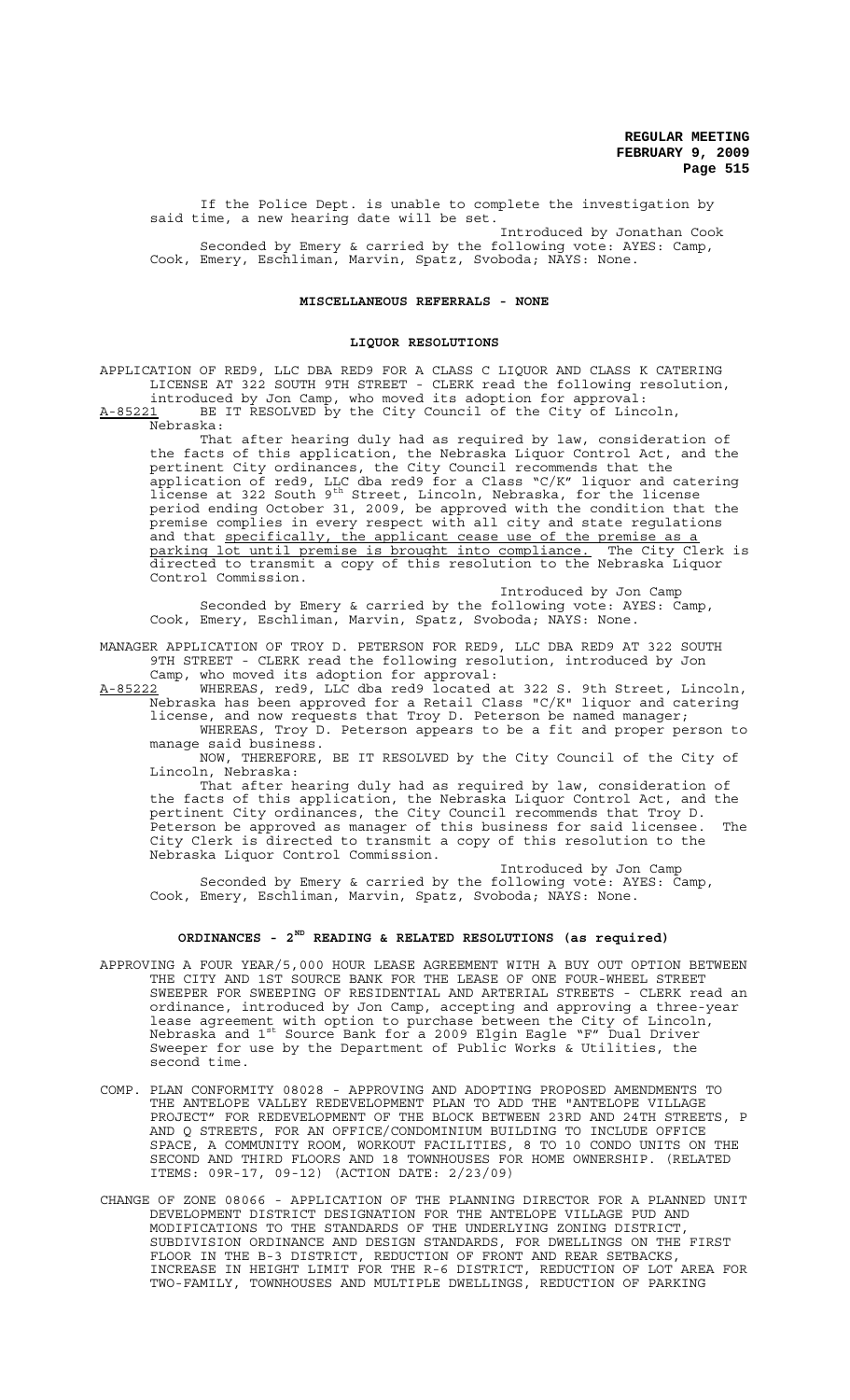REQUIREMENTS IN THE R-6 DISTRICT, PORCHES IN THE REQUIRED FRONT YARD, PROHIBIT OFF PREMISES SIGNS, PROHIBIT POLE SIGNS AND ALLOW INCREASED AREA FOR GROUND SIGNS, OVER A FOUR-BLOCK AREA FROM N. 22ND STREET TO N. 24TH STREET AND FROM P STREET TO R STREET. (RELATED ITEMS: 09R-17, 09- 12 - CLERK read an ordinance, introduced by Jon Camp, amending the Lincoln Zoning District Maps attached to and made a part of Title 27 of the Lincoln Municipal Code, as provided by Section 27.05.020 of the Lincoln Municipal Code, by changing the boundaries of the districts established and shown thereon, the second time.

- COMP. PLAN CONFORMITY 08026 APPROVING AND ADOPTING A PROPOSED AMENDMENT TO THE NORTH 27TH STREET CORRIDOR AND ENVIRONS REDEVELOPMENT PLAN TO ADD THE "LITTLE SAIGON COMMERCIAL DEVELOPMENT PROJECT" FOR AN APPROXIMATELY 8,400 SQ. FT. COMMERCIAL/RETAIL BUILDING, ON PROPERTY GENERALLY LOCATED AT NORTH 26TH STREET AND W STREET. (RELATED ITEMS: 09R-19, 09-13) (ACTION DATE: 2/23/09)
- CHANGE OF ZONE 08067 APPLICATION OF THE URBAN DEVELOPMENT DEPARTMENT FOR A CHANGE OF ZONE FROM I-1 INDUSTRIAL DISTRICT AND R-6 RESIDENTIAL DISTRICT TO B-3 COMMERCIAL DISTRICT ON PROPERTY OWNED BY T. NGUYEN HUNG, GENERALLY LOCATED BETWEEN N. 26TH STREET AND N. 27TH ST., NORTH OF W STREET. (RELATED ITEMS: 09R-19, 09-13) - CLERK read an ordinance, introduced by Jon Camp, amending the Lincoln Zoning District Maps adopted by reference and made a part of Title 27 of the Lincoln Municipal Code, pursuant to Section 27.05.020 of the Lincoln Municipal Code by changing the boundaries of the districts established and shown thereon, the second time.

#### **PUBLIC HEARING RESOLUTIONS**

- COMP. PLAN CONFORMITY 08027 APPROVING AND ADOPTING A PROPOSED AMENDMENT TO THE NORTH 27TH STREET CORRIDOR AND ENVIRONS REDEVELOPMENT PLAN TO ADD THE "MATT TALBOT KITCHEN AND OUTREACH PROJECT" TO RENOVATE THE EXISTING CARNEGIE LIBRARY AND CONSTRUCT AN ADDITIONAL APPROXIMATELY 9,000 SQUARE FOOT BUILDING AND RELATED PARKING GENERALLY LOCATED AT 2121 N. 27TH STREET - CLERK read the following resolution, introduced by Jon Camp, who moved its adoption:<br>A-85223 WHEREAS, the City
- A-85223 WHEREAS, the City Council, on June 19, 2000, adopted Resolution No. A-80238 finding an area generally bounded by "N" Street on the south; the viaduct over the Burlington Northern Santa Fe right-of-way, parallel to Cornhusker Highway on the north; 23rd Street on the west; and 31st Street on the east to be blighted and substandard as defined in the Nebraska Community Development Law (Neb. Rev. Stat. § 18-2101, et seq. as amended) and in need of redevelopment; and

WHEREAS, the City Council has previously adopted the North 27th Street Corridor and Environs Redevelopment Plan and amendments thereto (hereinafter the "Plan") including plans for various redevelopment projects within said blighted and substandard area in accordance with the requirements and procedures of the Nebraska Community Development Law; and

WHEREAS, the Director of the Urban Development Department has filed with the City Clerk proposed amendments to the Plan (hereinafter the "Amendments") for said blighted and substandard area contained in the document entitled "Proposed Amendment to the North 27th Street Corridor and Environs Redevelopment Plan – Matt Talbot Kitchen and Outreach", which is attached hereto, marked as Attachment "A", and made a part hereof by reference; and

WHEREAS, the Director of Urban Development has reviewed said Amendment and has found that if adopted the Amendment and the Plan meet the conditions set forth in Neb. Rev. State. § 18-2113 (Reissue 2007); and

WHEREAS, said proposed Amendment to the Plan has been submitted to the Lincoln City - Lancaster County Planning Commission for review and recommendation; and

WHEREAS, on January 2, 2009 notice of public hearing was mailed, postage prepaid, to the president or chairperson of the governing body of each county, school district, community college, educational service unit, and natural resource district in which the real property subject to such plan is located and whose property tax receipts would be directly affected and to all registered neighborhood associations located in whole or in part within one mile radius of the area to be redeveloped setting forth the time, date, place, and purpose, of the public hearing to be held on January 14, 2009 before the Lincoln City - Lancaster County Planning Commission regarding the Amendment, a copy of said notice and list of said registered neighborhood associations having been attached hereto as Attachment "B" and "C" respectively; and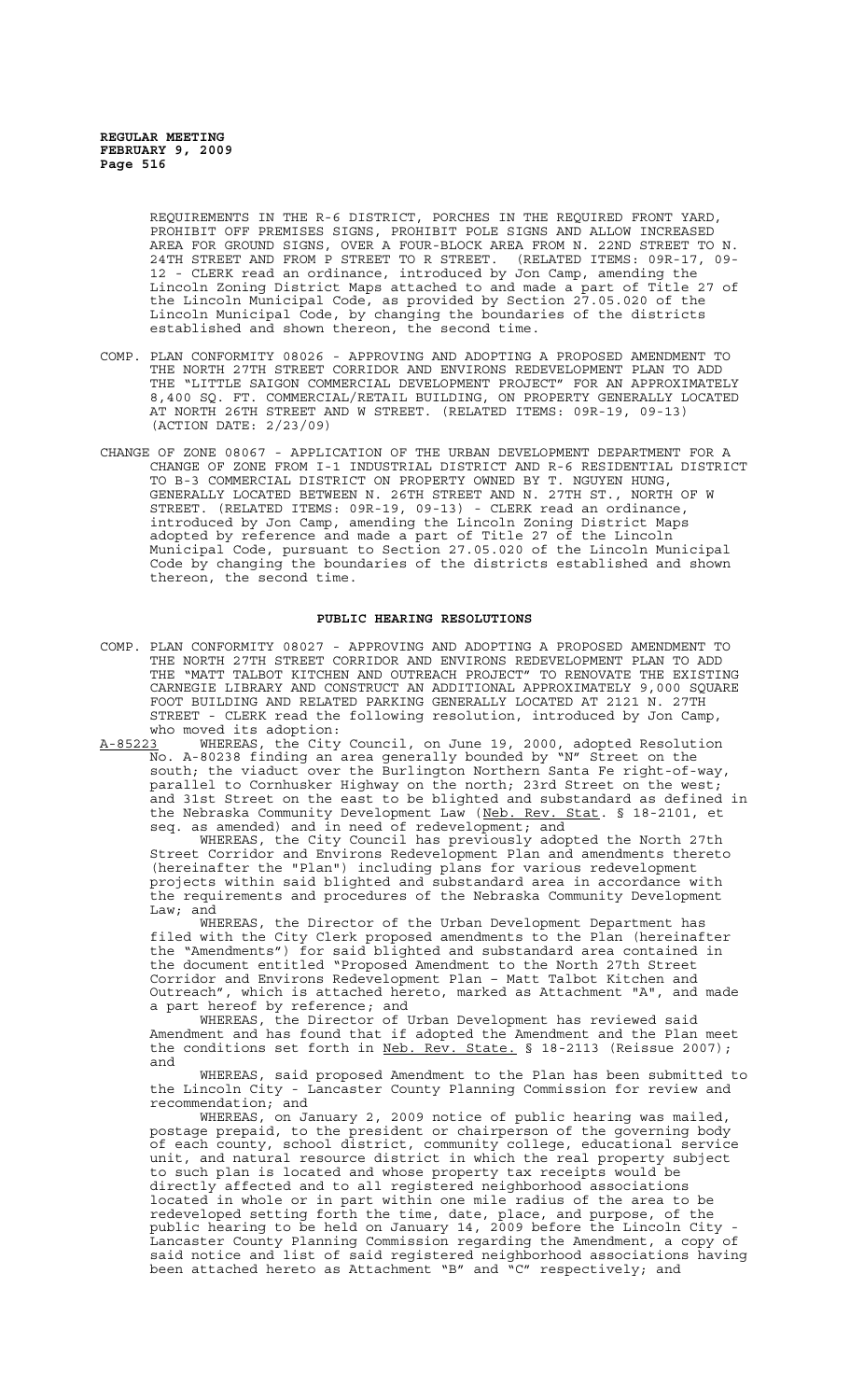WHEREAS, the Lincoln City - Lancaster County Planning Commission on January 14, 2009 held a public hearing relating to the proposed Amendment to the North 27th Street Redevelopment Plan and found the Amendment to be in conformance with the Comprehensive Plan and recommended approval thereof; and

WHEREAS, on January 23, 2009 a notice of public hearing was mailed, postage prepaid, to the foregoing governing bodies and registered neighborhood associations setting forth the time, date, place, and purpose of the public hearing before the City Council to be held on February 9, 2009 regarding the proposed Amendment, a copy of said notice having been attached hereto as Exhibit "D"; and

WHEREAS, on January 23, 2009 and January 30, 2009 a notice of public hearing was published in the Lincoln Journal Star newspaper, setting forth the time, date, place, and purpose of the public hearing to be held on February 9, 2009 regarding the proposed Amendment to the Plan for said blighted and substandard area, a copy of such notice having been attached hereto and marked as Attachment "E"; and

WHEREAS, on February 9, 2009 in the City Council Chambers of the County City Building, 555 South 10th Street, Lincoln, Nebraska, the City Council held a public hearing relating to the proposed Amendments to the North 27th Street Redevelopment Plan and all interested parties were afforded at such public hearing a reasonable opportunity to express their views respecting said proposed Amendment to the Plan; and

WHEREAS, the City Council has duly considered all statements made and materials submitted relating to said proposed Plan; and

WHEREAS, the City Council now desires to modify said Plan by establishing the Matt Talbot Kitchen and Outreach Project on property generally located at 2121 North 27th Street ("Matt Talbot Kitchen and Outreach Project Area"), to accommodate the development of the existing Carnegie Library and construction of an additional 9,000 square foot building and related parking.

NOW, THEREFORE, IT IS FOUND AND DETERMINED by the City Council of the City of Lincoln, Nebraska as follows:

1. That the Amendment is described in sufficient detail and are designed with the general purpose of accomplishing a coordinated, adjusted, and harmonious development of the City which will promote general health, safety, and welfare, sound design and arrangement, the wise and efficient expenditure of public funds, and the prevention of the recurrence of unsanitary or unsafe dwelling accommodations or conditions of blight.

2. That incorporating the Matt Talbot Kitchen and Outreach Project into the Redevelopment Plan is feasible and in conformity with the general plan for the development of the City of Lincoln as a whole and said Plan is in conformity with the legislative declarations, and the determinations set forth in the Community Development Law.

3. That the substandard and blighted conditions in the Matt Talbot Kitchen and Outreach Project are beyond remedy and control solely by regulatory process and the exercise of police power and cannot be dealt with effectively by the ordinary operations or private enterprise without the aids provided by the Community Development law, specifically including Tax Increment Financing.

4. That elimination of said substandard and blighted conditions under the authority of the Community Development Law is found to be a public purpose and in the public interest.

5. That the Matt Talbot Kitchen and Outreach Project would not be economically feasible without the use of tax-increment financing.

6. That the Matt Talbot Kitchen and Outreach Project would not occur in the Redevelopment Area without the use of tax-increment

financing. That the costs and benefits of the redevelopment activities, including costs and benefits to other affected political subdivisions, the economy of the community, and the demand for public and private services have been analyzed by the City Council as the governing body for the City of Lincoln and have been found to be in the long-term best interest of the City of Lincoln.

NOW, THEREFORE, BE IT RESOLVED by the City Council of the City of Lincoln, Nebraska:

1. That, pursuant to the provisions of the Nebraska Community Development Law and in light of the foregoing findings and determinations, the Proposed Amendment to the North 27th Street Corridor and Environs Redevelopment Plan attached hereto as Attachment "A" establishing the Matt Talbot Kitchen and Outreach Project is hereby accepted and approved by the City Council as the governing body for the City of Lincoln.

2. That the Urban Development Director or his authorized representative is hereby authorized and directed to take all steps necessary to implement the provisions of said Redevelopment Plan as they relate to the above-described amendment.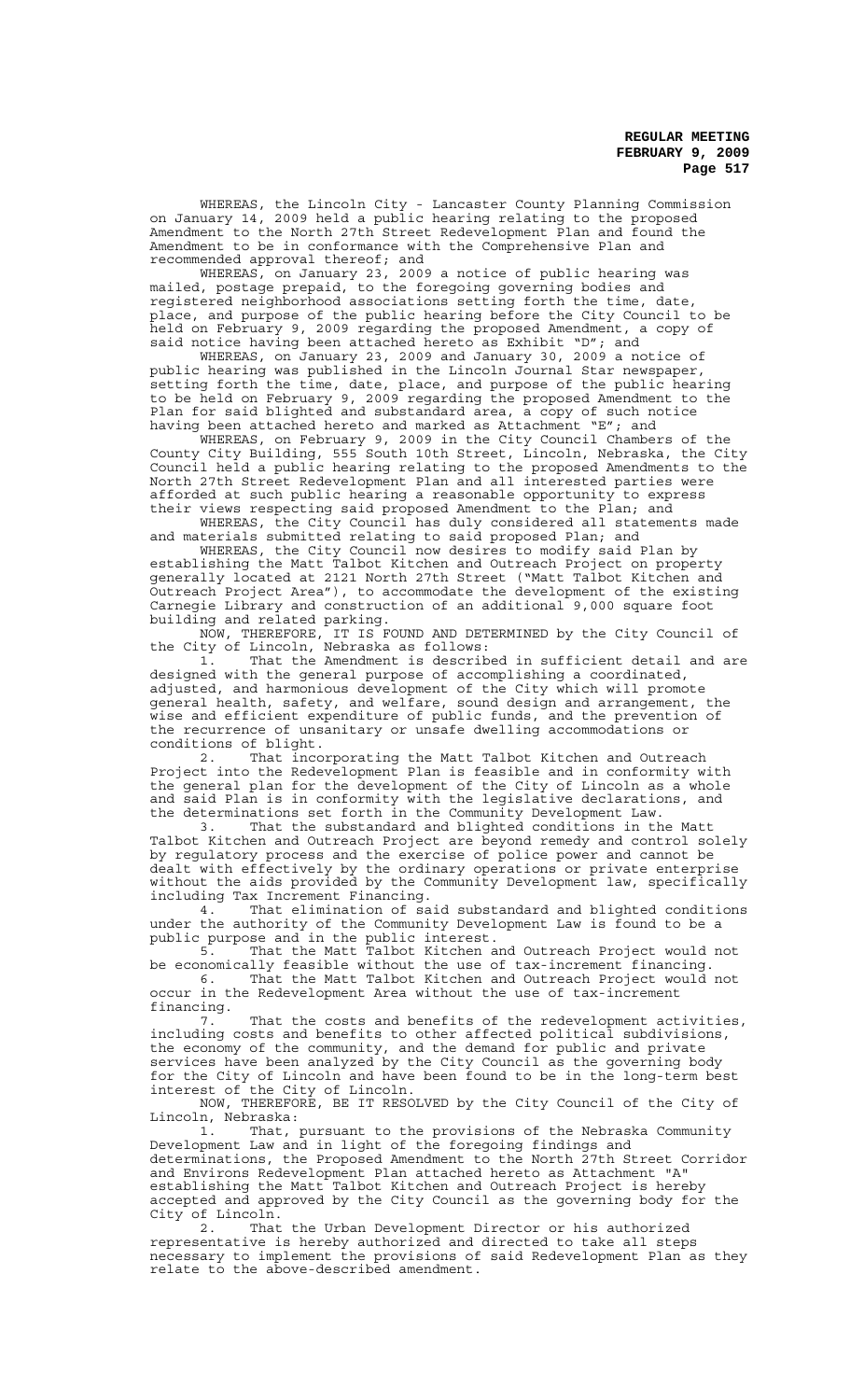3. That the Urban Development Director, or the Director's authorized representative, is hereby authorized and directed to contact the owners and tenants of those properties listed herein for the purpose of negotiation of contracts or options for the acquisition of all of negotiation of contracts or options for the acquisition of all interests in said real estate in accordance with the land acquisition procedures of the City of Lincoln; and to take all steps necessary for the acquisition of said property by purchase, if possible.

4. That the Finance Director is hereby authorized and directed to cause to be drafted and submitted to the City Council any appropriate ordinances and documents for the authorization to provide necessary funds, including Community Improvement Financing in accordance with the provisions of the Community Development Law, to finance necessary and appropriate public acquisitions, improvements, and activities set forth in said Amendments to the North 27th Street Redevelopment Plan. Introduced by Jon Camp

Seconded by Emery & carried by the following vote: AYES: Camp, Cook, Emery, Eschliman, Marvin, Spatz, Svoboda; NAYS: None.

### **ORDINANCE - 1ST READING & RELATED RESOLUTIONS (AS REQUIRED)**

- CHANGE OF ZONE 08070 APPLICATION OF THE HISTORIC PRESERVATION COMMISSION ON BEHALF OF CHURCH OF THE NAZARENE TO DESIGNATE THE STANDARD OIL COMPANY BARN AND GARAGE AT 1219 NORTH 14TH STREET AS A HISTORIC LANDMARK AND TO CHANGE THE ZONING FROM I-1 INDUSTRIAL TO B-3 COMMERCIAL DISTRICT - CLERK read an ordinance, introduced by Jonathan Cook, amending the City of Lincoln Zoning District Maps attached to and made a part of Title 27 of the Lincoln Municipal and designating certain property as a Landmark, the first time.
- ANNEXATION NO. 08009 AMENDING THE LINCOLN CORPORATE LIMITS MAP BY ANNEXING APPROXIMATELY 105.4 ACRES OF PROPERTY GENERALLY LOCATED AT NORTH 84TH STREET AND CORNHUSKER HIGHWAY - CLERK read an ordinance, introduced by Jonathan Cook, annexing and including the below described land as part of the City of Lincoln, Nebraska and amending the Corporate Limits Map attached to and made a part of Ordinance No. 18208, to reflect the extension of the corporate limits boundary of the City of Lincoln, Nebraska established and shown thereon, the first time.
- ANNEXATION NO. 08010 AMENDING THE LINCOLN CORPORATE LIMITS MAP BY ANNEXING APPROXIMATELY 443 ACRES OF PROPERTY GENERALLY LOCATED FROM SOUTH 66TH STREET TO SOUTH 84TH STREET, FROM PINE LAKE ROAD TO THE RAILROAD TRACKS NORTH OF YANKEE HILL ROAD - CLERK read an ordinance, introduced by Jonathan Cook, annexing and including the below described land as part of the City of Lincoln, Nebraska and amending the Corporate Limits Map attached to and made a part of Ordinance No. 18208, to reflect the extension of the corporate limits boundary of the City of Lincoln, Nebraska established and shown thereon, the first time.
- ANNEXATION NO. 08012 AMENDING THE LINCOLN CORPORATE LIMITS MAP BY ANNEXING APPROXIMATELY 22.2 ACRES OF PROPERTY GENERALLY LOCATED SOUTHWEST OF THE INTERSECTION OF SOUTH 27TH STREET AND ROKEBY ROAD AND NORTHEAST OF THE INTERSECTION OF SOUTH 27TH STREET AND ROKEBY ROAD - CLERK read an ordinance, introduced by Jonathan Cook, annexing and including the below described land as part of the City of Lincoln, Nebraska and amending the Corporate Limits Map attached to and made a part of Ordinance No. 18208, to reflect the extension of the corporate limits boundary of the City of Lincoln, Nebraska established and shown thereon, the first time.
- ANNEXATION NO. 08014 AMENDING THE LINCOLN CORPORATE LIMITS MAP BY ANNEXING APPROXIMATELY 145.2 ACRES OF PROPERTY GENERALLY LOCATED AT SOUTH 1ST STREET AND VAN DORN STREET AND SOUTH 6TH STREET AND PIONEERS BOULEVARD - CLERK read an ordinance, introduced by Jonathan Cook, annexing and including the below described land as part of the City of Lincoln, Nebraska and amending the Corporate Limits Map attached to and made a part of Ordinance No. 18208, to reflect the extension of the corporate limits boundary of the City of Lincoln, Nebraska established and shown thereon, the first time.
- ANNEXATION NO. 08015 AMENDING THE LINCOLN CORPORATE LIMITS MAP BY ANNEXING APPROXIMATELY 117 ACRES OF PROPERTY GENERALLY LOCATED NEAR SOUTH FOLSOM STREET FROM WEST PROSPECTOR PLACE TO WEST PIONEERS BOULEVARD - CLERK read an ordinance, introduced by Jonathan Cook, annexing and including the below described land as part of the City of Lincoln, Nebraska and amending the Corporate Limits Map attached to and made a part of Ordinance No. 18208, to reflect the extension of the corporate limits boundary of the City of Lincoln, Nebraska established and shown thereon, the first time.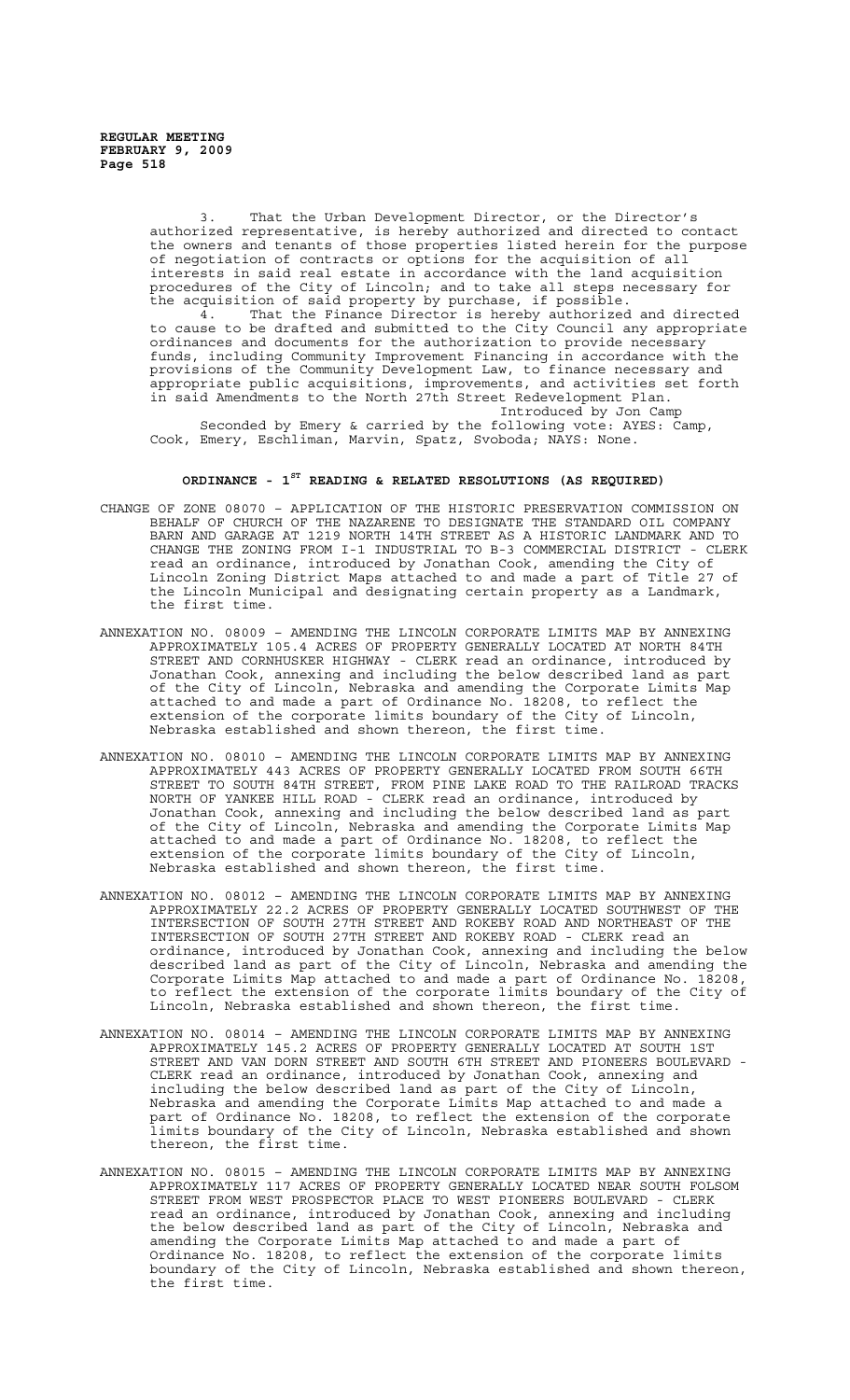- ANNEXATION NO. 08016 AMENDING THE LINCOLN CORPORATE LIMITS MAP BY ANNEXING APPROXIMATELY 243.1 ACRES OF PROPERTY GENERALLY LOCATED AT N.W. 48TH STREET AND INTERSTATE 80 - CLERK read an ordinance, introduced by Jonathan Cook, annexing and including the below described land as part of the City of Lincoln, Nebraska amending the Corporate Limits Map attached to and made a part of Ordinance No. 18208, to reflect the extension of the corporate limits boundary of the City of Lincoln, Nebraska established and shown thereon, the first time.
- ANNEXATION NO. 08017 AMENDING THE LINCOLN CORPORATE LIMITS MAP BY ANNEXING APPROXIMATELY 32.2 ACRES OF PROPERTY GENERALLY LOCATED AT N.W. 40TH STREET AND WEST ADAMS STREET - CLERK read an ordinance, introduced by Jonathan Cook, annexing and including the below described land as part of the City of Lincoln, Nebraska amending the Corporate Limits Map attached to and made a part of Ordinance No. 18208, to reflect the extension of the corporate limits boundary of the City of Lincoln, Nebraska established and shown thereon, the first time.
- ANNEXATION NO. 08018 AMENDING THE LINCOLN CORPORATE LIMITS MAP BY ANNEXING APPROXIMATELY 6.8 ACRES OF PROPERTY GENERALLY LOCATED AT N.W. 12TH STREET AND U.S. HIGHWAY 34 - CLERK read an ordinance, introduced by Jonathan Cook, annexing and including the below described land as part of the City of Lincoln, Nebraska amending the Corporate Limits Map attached to and made a part of Ordinance No. 18208, to reflect the extension of the corporate limits boundary of the City of Lincoln, Nebraska established and shown thereon, the first time.
- ANNEXATION NO. 08021 AMENDING THE LINCOLN CORPORATE LIMITS MAP BY ANNEXING APPROXIMATELY 133.8 ACRES OF PROPERTY GENERALLY LOCATED AT NORTH 44TH STREET AND SUPERIOR STREET - CLERK read an ordinance, introduced by Jonathan Cook, annexing and including the below described land as part of the City of Lincoln, Nebraska amending the Corporate Limits Map attached to and made a part of Ordinance No. 18208, to reflect the extension of the corporate limits boundary of the City of Lincoln, Nebraska established and shown thereon, the first time.
- APPROVING THE LEASE AGREEMENT BETWEEN THE CITY AND SLICK GRAPHIX FOR THE LEASE OF OFFICE SPACE BY THE LINCOLN AREA AGENCY ON AGING FOR ITS LINCOLN INFORMATION FOR THE ELDERLY (LIFE) PROGRAM AT 370 FIFTH STREET, DAVID CITY, NE 68632 FOR A TERM OF MARCH 1, 2009 THROUGH FEBRUARY 28, 2010 - CLERK read an ordinance, introduced by Jonathan Cook, accepting and approving a Lease Agreement between the City of Lincoln and Slick Graphix for the lease of office space by the Lincoln Area Agency on Aging for its Lincoln Information For the Elderly (LIFE) Program located at 370 Fifth Street, David City, NE 68632, for a term of March 1, 2009 through February 28, 2010, the first time.
- VACATION 08012 APPLICATION OF HUNG T. NGUYEN AND THUY LE NGUYEN TO VACATE THAT PORTION OF THE EAST-WEST ALLEY IN BLOCK 8, TRESTERS ADDITION, FROM THE EAST LINE OF NORTH 26TH STREET TO THE WEST LINE OF THE VACATED NORTH-SOUTH ALLEY (EXTENDED) IN SAID BLOCK 8, TRESTERS ADDITION, GENERALLY LOCATED BETWEEN N. 26TH STREET AND N. 27TH STREET, NORTH OF W STREET - CLERK read an ordinance, introduced by Jonathan Cook, vacating the east-west alley from the east line of N.  $26^\mathrm{th}$  Street east approximately 125 feet between N. 26<sup>th</sup> Street and N. 27<sup>th</sup> Street, north of W Street, and retaining title thereto in the City of Lincoln, Lancaster County, Nebraska, the first time.

## **ORDINANCES - 3RD READING & RELATED RESOLUTIONS (as required)**

CHANGE OF ZONE NO. 08064 – AMENDING SECTION 27.11.080 OF THE LINCOLN MUNICIPAL CODE RELATING TO HEIGHT AND AREA REGULATIONS IN THE R-1 RESIDENTIAL DISTRICT TO REDUCE REQUIRED SIDE YARDS OF SINGLE-FAMILY DWELLING LOTS IN EXISTENCE ON NOVEMBER 2, 1953 TO A WIDTH OF NOT LESS THAN TEN PERCENT OF THE WIDTH OF THE LOT, BUT NOT LESS THAN FIVE FEET; AND REPEALING SECTION 27.11.080 OF THE LINCOLN MUNICIPAL CODE AS HITHERTO EXISTING - CLERK read an ordinance, introduced by Ken Svoboda, amending Section 27.11.080 of the Lincoln Municipal Code relating to height and area regulations in the R-1 Residential District to reduce required side yards of singlefamily dwelling lots in existence on November 2, 1953 to a width of not less than ten percent of the width of the lot, but not less than five feet; and repealing Section 27.11.080 of the Lincoln Municipal Code as hitherto existing, the third time.

SVOBODA Moved to pass the ordinance as read.

Seconded by Emery & carried by the following vote: AYES: Camp, Cook, Emery, Eschliman, Marvin, Spatz, Svoboda; NAYS: None. The ordinance, being numbered **#19200**, is recorded in Ordinance Book #26, Page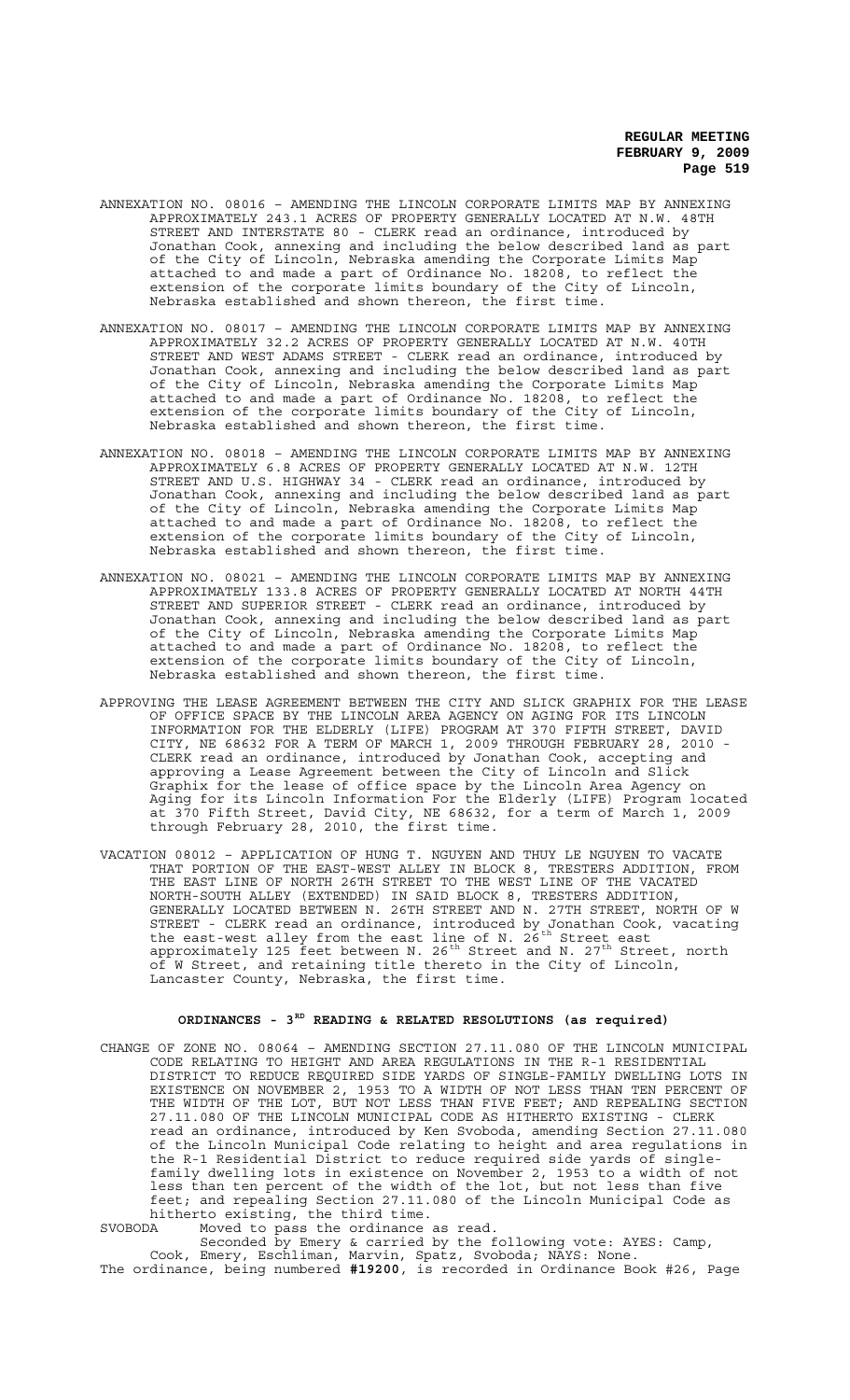CHANGE OF ZONE NO. 08069 – APPLICATION OF THE PLANNING DIRECTOR TO REDUCE THE BUILDING LINE DISTRICT FROM 125 FEET TO 105 FEET ADJACENT TO THE RESIDENTIAL COMPONENT OF APPLE'S WAY PLANNED UNIT DEVELOPMENT GENERALLY LOCATED AT SOUTH 66TH STREET AND HIGHWAY 2. (RELATED ITEMS 09-8, 09-9) - CLERK read an ordinance, introduced by Ken Svoboda, to amend the Building Line District Map attached to and made part of Title 27 of the Lincoln Municipal Code by reducing the Building Line District on the south side of Highway 2 from 125 feet to 105 feet adjacent to Lots 9-16, Block 2, Artisan Meadows Addition, generally located at South 66<sup>th</sup> Street and Highway 2, the third time.

SVOBODA Moved to pass the ordinance as read. Seconded by Emery & carried by the following vote: AYES: Camp, Cook, Emery, Eschliman, Marvin, Spatz, Svoboda; NAYS: None. The ordinance, being numbered **#19201**, is recorded in Ordinance Book #26, Page

CHANGE OF ZONE NO. 05026B – APPLICATION OF APPLE'S WAY, LLC, FOR EXPANSION OF APPLE'S WAY PUD TO INCLUDE OUTLOT E, ARTISAN MEADOWS ADDITION, AND TO ADJUST SETBACKS FOR A SUBDIVISION IDENTIFICATION SIGN ON PROPERTY GENERALLY LOCATED AT SOUTH 66TH STREET AND HIGHWAY 2. (RELATED ITEMS 09- 8, 09-9) - CLERK read an ordinance, introduced by Ken Svoboda, amending the Lincoln Zoning District Maps attached to and made a part of Title 27 of the Lincoln Municipal Code, as provided by Section 27.05.020 of the Lincoln Municipal Code, by changing the boundaries of the districts established and shown thereon to expand the boundary of the Apple's Way Planned Unit Development District to include additional land for a subdivision identification sign and amending the development plan for the Apple's Way Planned Unit Development to include adjustments to setbacks, on property generally located at S.  $66^{th}$  Street and Highway 2, the third time.

SVOBODA Moved to pass the ordinance as read. Seconded by Emery & carried by the following vote: AYES: Camp, Cook, Emery, Eschliman, Marvin, Spatz, Svoboda; NAYS: None. The ordinance, being numbered **#19202**, is recorded in Ordinance Book #26, Page

ADOPTING THE SUPPLEMENTS TO THE LINCOLN MUNICIPAL CODE DATED JUNE, 2008 AND DECEMBER, 2008 AS PART OF THE OFFICIAL LINCOLN MUNICIPAL CODE - CLERK read an ordinance, introduced by Ken Svoboda, adopting the supplements to the Lincoln Municipal Code dated June 2008 and December 2008 as part of the official Lincoln Municipal Code, the third time. SVOBODA Moved to pass the ordinance as read.

Seconded by Emery & carried by the following vote: AYES: Camp, Cook, Emery, Eschliman, Marvin, Spatz, Svoboda; NAYS: None. The ordinance, being numbered **#19203**, is recorded in Ordinance Book #26, Page

### **REGISTERED TO SPEAK SESSION - NONE**

**OPEN MICROPHONE SESSION - NONE**

### **MISCELLANEOUS BUSINESS**

### **PENDING -**

CAMP Moved to extend the Pending List to February 23, 2009. Seconded by Svoboda & carried by the following vote: AYES: Camp, Cook, Emery, Eschliman, Marvin, Spatz, Svoboda; NAYS: None.

## **UPCOMING RESOLUTIONS**

CAMP Moved to approve the resolutions to have Public Hearing on February 23, 2009. Seconded by Svoboda & carried by the following vote: AYES: Camp, Cook, Emery, Eschliman, Marvin, Spatz, Svoboda; NAYS: None.